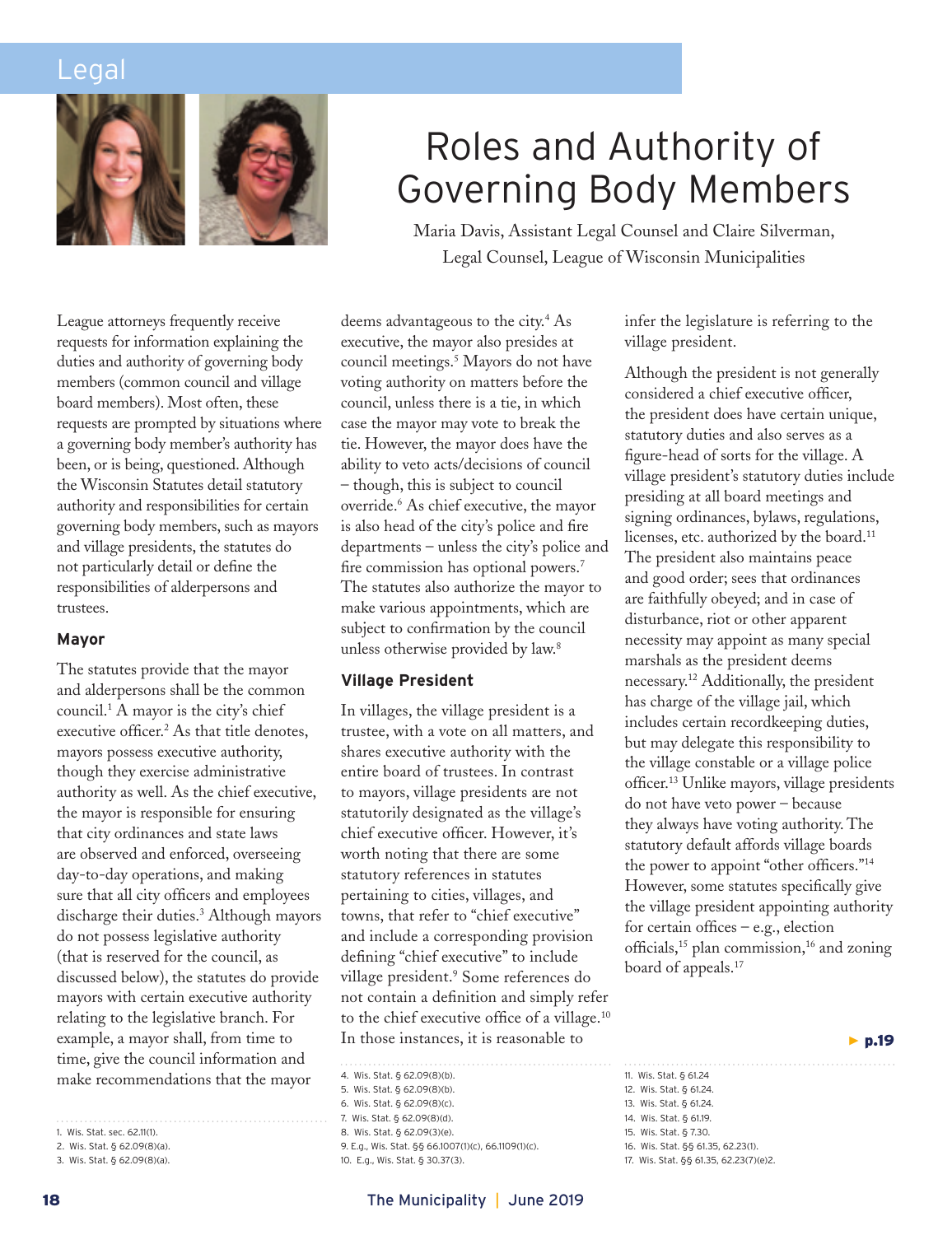## **Alder & Trustee**

Common councils and village boards are legislative bodies. Alders and trustees are leaders, responsible for setting policy and charting the future of the municipality. Although the statutes provide some detail as to the duties and powers of city mayors and village presidents, the statutes provide *no* detail regarding the duties and authority of alders and trustees. This lack of detail reflects the fact that alders and trustees do not have authority in their individual capacity. Instead, the statutes address the responsibilities and powers of village boards and common councils as a whole. This is because the governing body's authority is collective; it holds power as a unit rather than through its individual members. This does not mean individual governing body members are prohibited from doing anything related to their roles outside of the common

council or village board meeting setting. They may still carry out certain functions of their role as an alder or trustee. For example, governing body members can and should function as a liaison between the municipality and the members' constituents. Alders and trustees may engage with their constituents – e.g., hold listening sessions, write newsletters, survey constituents. However, certain actions remain outside the scope of the role as alder or trustee. For example, individual governing body members do not have supervisory authority over municipal employees and, as such, should refrain from directing municipal staff. While it's not necessarily inappropriate to request information from staff, governing body members should not demand that certain information be provided or actions taken unless local law authorizes governing body members to

do so – such actions stray into executive authority territory.

Because there are no statutory provisions offering direction for individual governing body members, municipalities may want to consider establishing guidelines and/or developing materials to help governing body members more fully understand their roles and responsibilities. This could include a code of conduct and a training/ resource manual for new (and returning) governing body members.

## **Legislative, Executive, and Administrative Power**

In order for governing body members to stay within their respective roles and avoid overstepping their authority, it's helpful to understand the difference between legislative, executive, and administrative powers. Here are some

▶ p.20

"I am so proud to know that you all work diligently to make your program the best. Please keep up the good work and thank you all so much."

- Pamela

Marked Tree, Arkansas



CenterPoint® Fund Accounting and Payroll Software

To get your FREE guide visit: www.redwingsoftware.com/home/fundguide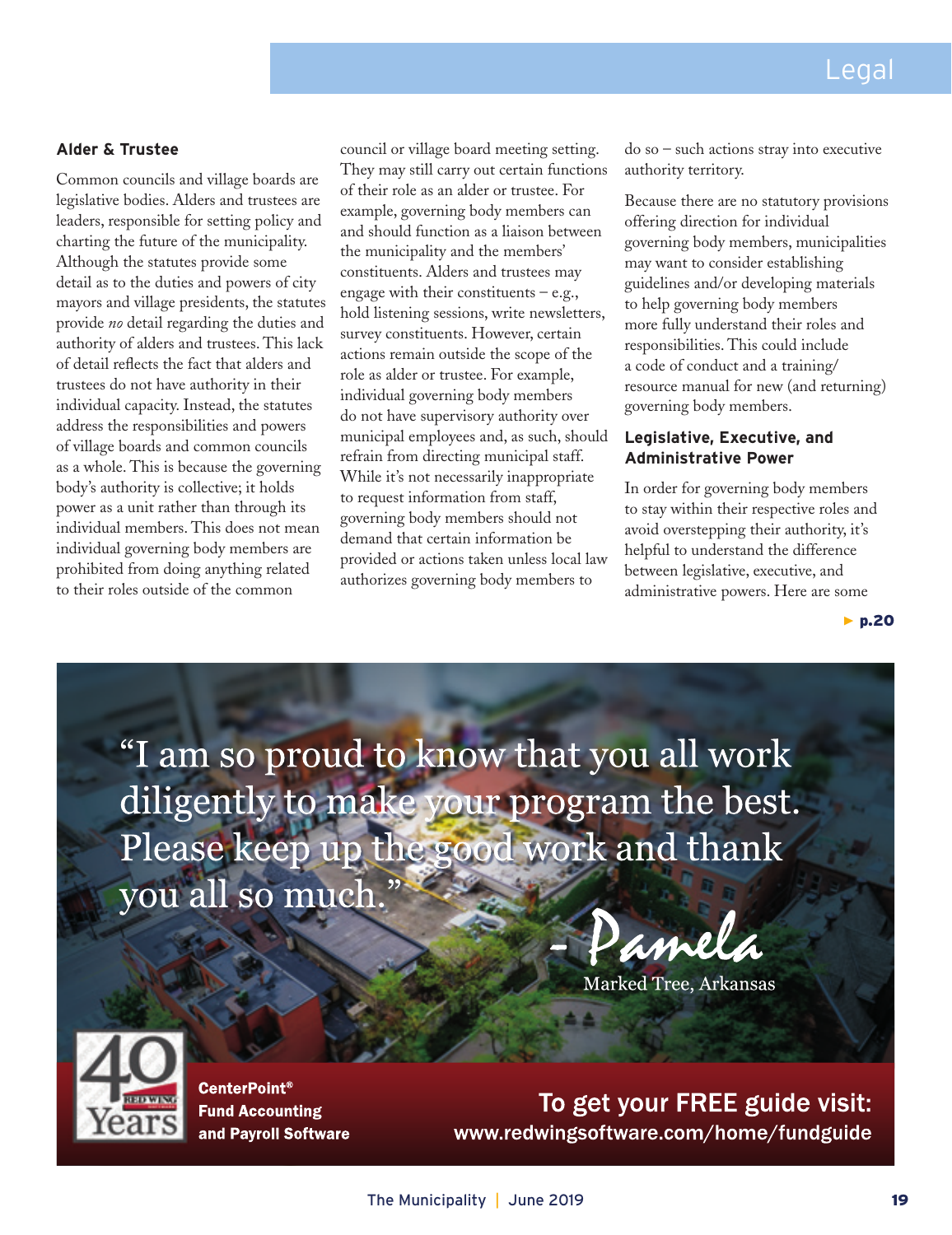# Legal

relatively clear examples of the different types of authority:

# **Legislative**

Enactment of legislation (e.g., adopting budget, ordinance regulating keeping of animals, determining what services the municipality will provide, enacting land use regulations).

# Executive

Directing staff, developing details relating to delivery of services the governing body has determined to provide, decisions relating to matters where legislation is silent as to details.

# Administrative

Signing checks, carrying out specific directions.

Although the above examples are fairly clear, the line between legislative and executive authority is not always clear. In distinguishing between legislative and executive actions, a prominent municipal treatise provides as follows:

Municipal corporations ordinarily are vested with legislative and executive powers, the latter being sometimes referred to as administrative or ministerial powers or duties. Legislative power, as distinguished from executive power, is the authority to make laws, but not to enforce them, or appoint the agents charged with the duty of such enforcement. If it can be shown that the particular act could not have been done without a law or ordinance, such act is considered as legislative. The crucial test for determining what is legislative and what is administrative has been said to be whether the ordinance is one making a new law, or one executing a law already in existence.

2A McQuillin Mun. Corp. sec. 10:6 (3d ed.) (footnotes omitted).

In Governing Bodies 392, the League was asked to weigh in on the difference between legislative and executive authority in a situation where the council and mayor gave staff conflicting instructions. The fire department had already used the amount appropriated as a line item in the city budget for fire department overtime. The mayor instructed the fire chief to eliminate overtime unless urgent or necessary. In response, the council instructed the fire chief to *not* take action to reduce overtime and to maintain current staffing levels. We opined that the common council is a legislative, policy-making body and may not, by simple directive or order, countermand lawful orders of the mayor as chief executive that relate to the day-to-day operations of the city. The mayor was executing the budget as enacted by the council. However, the council could exercise its legislative authority and establish a new general policy (e.g., amend the budget to appropriate additional funds for overtime). The mayor would then be required to exercise his or her executive authority within the bounds of the newly established policy.

Executive authority can also include filling in details when existing legislation is silent on how the policy is accomplished.

[T]he complexities of modern life often impel legislatures to confer on executive and administrative departments the authority to make rules and regulations in order to enforce and achieve the policy intended. Thus, the making of such rules and regulations by executive and administrative departments sometimes become not a matter of mere law enforcement but of secondary law creation. However, so long as the determination of the legislative principle remains within the control of the legislative body, the determination of the secondary structure that ensures and assists the establishment of the principle is not legislation. The idea

is that the creative element delegated is exclusively limited to arrangements and procedures consistent with the substantive principle. Further, when administrative agencies are delegated regulatory power, legislative action by the agency to establish general rules and guidelines may be necessary as a condition precedent to exercise the powers in individual cases.

2A McQuillin Mun. Corp. sec. 10:6 (3d ed.) (footnotes omitted).

The following scenario may be helpful in demonstrating the differences between the various types of power and how these powers are exercised by elected governing body members in cities and villages:

- 1. Following a snow storm, Alderperson Smith receives several calls from angry constituents on Elm Street who are upset to see public works employees removing snow from the nearby city park when their residential street has not yet been plowed. These constituents are upset because they are waiting to leave for work and frustrated that clearing snow from the park has apparent priority over plowing Elm Street. Question: What are appropriate ways for Alderperson Smith to respond?
- a. Alderperson Smith calls the city's Director of Public Works (DPW) and tells the Director that plowing residential streets is more important than removing snow from city park areas, and Elm Street needs to be plowed immediately.
- b. Alderperson Smith calls the Mayor, explains the situation, and asks the Mayor to have the DPW get Elm Street plowed right away.
- c. Alderperson Smith pursues legislative policy setting priority for snow removal in the City.